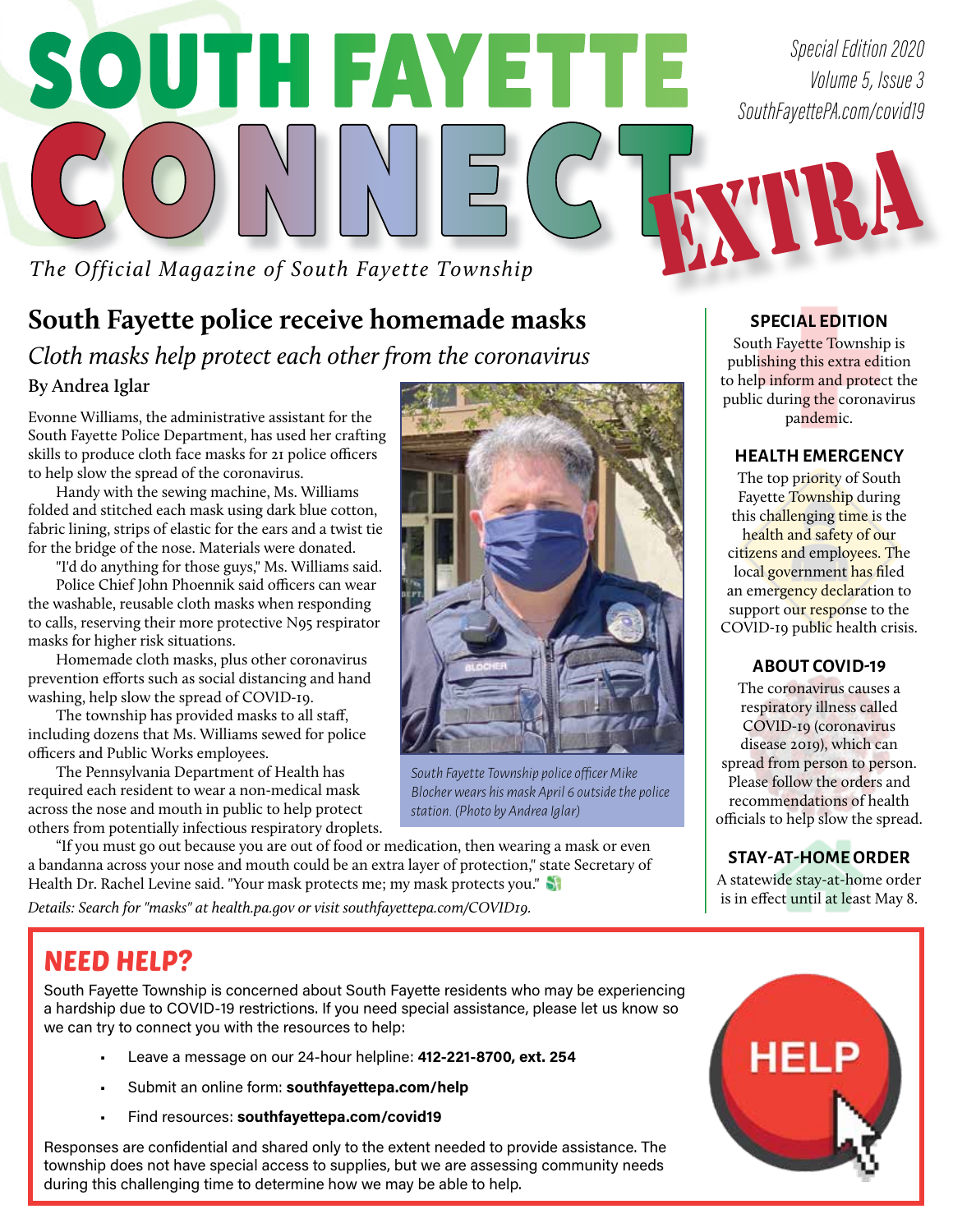## South Fayette SHORTS



#### **Township launches webpage of COVID-19 resources**

Find coronavirus news, alerts, and resources for residents and businesses on the new

webpage **southfayettepa.com/covid19.**

#### **Building permits and inspections available to homeowners**

The township is issuing building permits and performing inspections for do-ityourself and contracted home projects. Contractors must be permitted to work under state COVID-19 regulations and demonstrate they comply with state orders as part of the permit review process. Township inspections may be done remotely or under social distancing guidelines. Details: 412-221-8700, ext. 215, or **southfayettepa.com/building**.

#### **Library offers virtual programs**



The South Fayette Township Library is offering online programming for children, teens and adults. Go to the library's YouTube page and social media sites. Details:

**southfayettelibrary.org.**

### **Schools launch online learning**

The South Fayette School District campus is closed for the rest of the academic year, but students continue distance learning. Details: **southfayette.org.**

#### **State sets guidelines for easing COVID-19 restrictions**

Pennsylvania will follow a 3-phase, gradual process for easing restrictions on work, gatherings and social interactions. Timelines will vary in different parts of the state, depending on health and safety data. Please follow state orders and guidelines. Details: **governor.pa.gov**.

#### **Yard waste collection Sat. May 2**

Curbside leaf collection is Sat. May 2 in South Fayette. The night before, place yard waste at the curb in biodegradable paper bags no heavier than 25 pounds each.



Yard waste may include leaves, hedge/ tree/garden trimmings, brush, lawn edging and grass clippings.

#### **Waste Management temporarily limits trash collection**

Waste Management must temporarily limit weekly trash collection throughout



Pennsylvania due to COVID-19.

All trash must be secured in trash bags and be placed inside garbage cans if possible. Please limit the number of bags outside a container to two bags only. Loose items will not be collected.

These items are **NOT** being accepted:

- Yard/leaf waste grass clippings, brush, tree limbs, leaves (except during special yard waste pickup Sat. May 2)
- Bulk Items furniture, carpet rolls, mattresses, appliances, etc.
- Spring cleanups any type of excess trash from spring cleaning

All recyclables must be placed inside recycling bins (including cardboard). Do not bag recyclables. Items left outside the bin will not be picked up. As always, electronics and TVs are prohibited.

Collection times are never guaranteed. All waste must be placed at the curb the night before, or by 6 a.m. on pickup day.

Details: **southfayettepa.com/recycle**.

#### **Green ideas for grass clippings**

Here some environmentally friendly ideas for using your grass clippings:

• Let lie, or evenly redistribute, to feed your lawn

- Add to compost
- Use as mulch in

garden beds or planting containers

• Mix with water to make liquid plant feed

Details: **www.motherearthnews.com**.

#### **Wood Waste recycling facility accepts small tree limbs**

South Fayette residents may drop off leaves or tree limbs up to 4 inches in diameter at the township's wood waste recycling center, 2121 Ridge Road, in Boys Home Park. Commercial use is prohibited.

- No plastic bags
- No grass clippings
- No branches larger than 4" diameter
- No tree stumps

#### **Meetings held electronically**

South Fayette Township's public meetings are being held electronically only, with a computer, smartphone and/or telephone, until further notice. Details: **southfayettepa.com/agendacenter**.

#### **Eateries offer takeout, delivery**

Many restaurants in South Fayette are offering food for takeout or delivery. They include Bee'z, Blaze, Chipotle, Dunkin', Five Guys, GetGo, Hunners, Jimmy John's, Lions Den, McDonald's, Pizza Hut, Portman's, Sheetz and Tap That. Details: **southfayettepa.com/covid19**.

#### **Recreational fires limited**

Allegheny County is asking residents to please limit open burning to help people with lung or heart illnesses during the COVID-19 crisis. Smoke



can make certain people more vulnerable or worsen their symptoms. Trash burning is always prohibited. To report a nuisance fire, call 412-687-2243. Fire guidelines: **www.southfayettepa.com/burning**.

#### **Respond to 2020 Census**

Help your community by responding to the U.S. Census. Respond by mail, call 844-330-2020 or visit **2020census.gov**.

#### **Flush toilet paper only**

Toilet paper is the only paper product that should be flushed down toilets. All other used products should be disposed of in the trash. Sewage



systems, plumbing and toilets can clog from flushing baby wipes, paper towels, napkins, facial tissues and so-called "flushable" wipes, which actually are not sewer-friendly.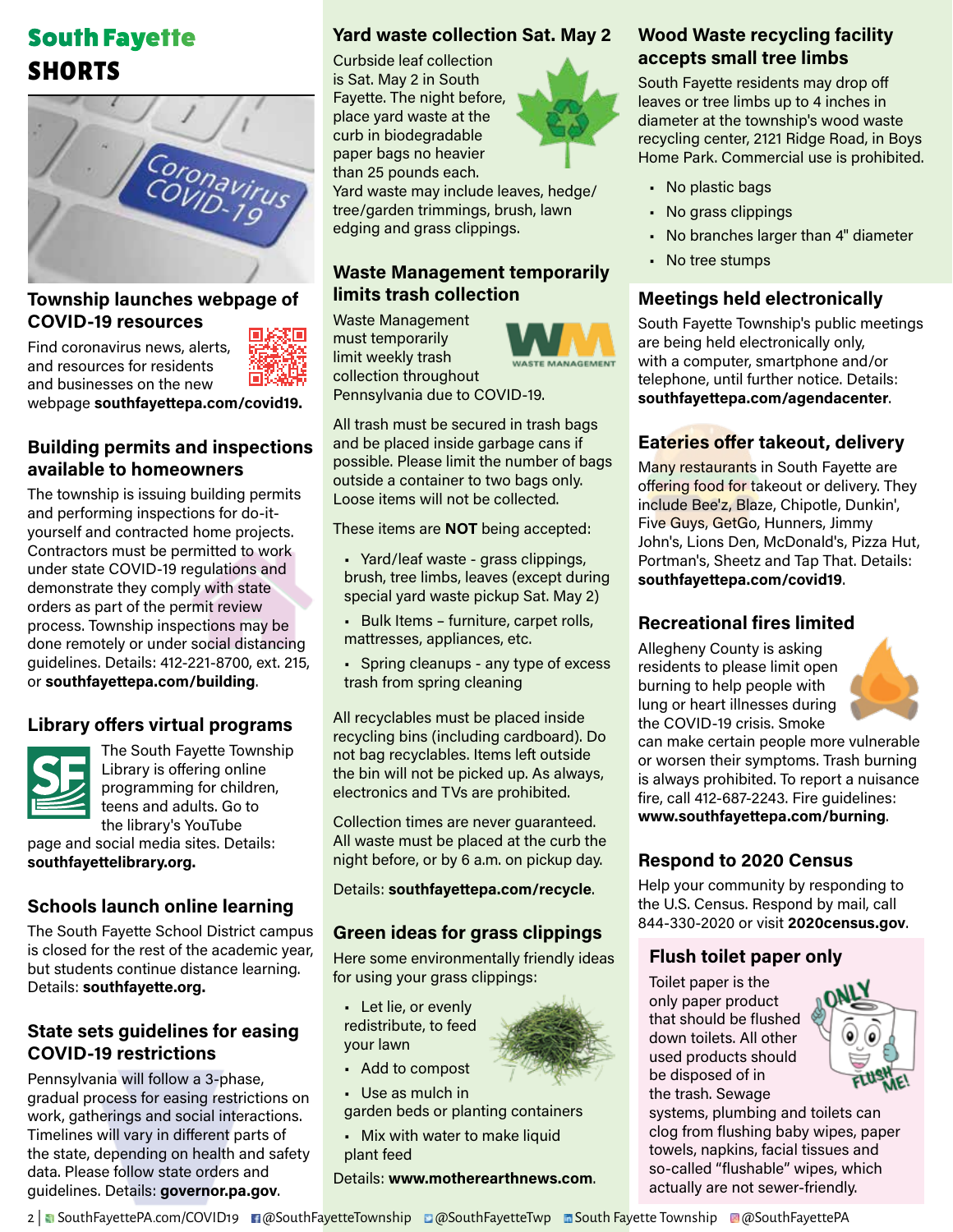## **COVID-19 BASICS**

Here are guidelines related to the disease COVID-19, caused by the new coronavirus. Information is from the Allegheny County Health Department, Pennsylvania Department of Health and federal Centers for Disease Control and Prevention.

#### **Prevention**

- Stay home. If you must leave, cover nose and mouth with a cloth mask.
- Wash hands often with soap and water for at least 20 seconds, or use hand sanitizer.
- Clean and disinfect frequently touched surfaces and objects.
- Cover your coughs and sneezes.
- Avoid touching your eyes, nose or mouth.



- Stay home when you are sick.
- Avoid contact with anyone sick.

#### **Symptoms**

Symptoms of COVID-19 may appear from 2 to 14 days after exposure.

In combination, symptoms may include:

- **Fever**
- **Cough**
- Shortness of breath
- Diarrhea

#### **I Have Symptoms. Now What?**

**If they're mild:** Stay home, rest and drink fluids. Take acetaminophen (Tylenol) to bring down your fever. If you feel worse, call your doctor.

#### **If they're severe:** For a fever above

100° or other serious symptoms, call your doctor. If you don't have a health care provider, call 1-877-PA-HEALTH.

**If it's an emergency:** Call 9-1-1.

### **Testing**

If you think you may be sick, stay home and consult with your doctor on the need for testing. Most people with mild illness can recover at home without medical care and may not need to be tested.

*Resources: Call 1-888-856-2774 or visit southfayettepa.com/covid19.*



# HOME COOKING

Taylor Peters, 12, of South Fayette Township planned a special "hibachi night" meal for her family in the Newbury neighborhood to liven up dinnertime while sheltering at home. She planned a menu, decorated the kitchen and cooked the food for her parents and her brother. (Submitted photo)

#### **Green spaces open; playgrounds, pavilions closed**

Open spaces and trails in South Fayette parks remain open, but all playgrounds and pavilions are closed until further notice.

The temporary closures apply to Fairview Park, Boys Home Park, Sturgeon Park, Morgan Park, Preservation Park, Treveskyn Park, and facilities at the Sturgeon and Mill Street crossings of the Panhandle Trail.

Exercise only with people you live with. Please do not gather in groups or play organized sports. Parks: **southfayettepa.com/parks**.

Do not use parks or Share the trail and warn trails if you are other trail users of your exhibiting symptoms. presence and as you pass. **Be prepared for limited** ccess to public restrooms<br>or water fountains. **Observe CDC's minimum<br>mmended physical distancing of<br>from other persons at all times.** CDC's guidance on<br>ygiene prior to visitin<br>arks or trails. **ÍNRPA** 

: PHYSICAL DISTANCING IN PUBLIC PARKS AND TRAILS

3 | SouthFayettePA.com/COVID19 **n**@SouthFayetteTownship **D@SouthFayetteTwp DESouth Fayette Township** @@SouthFayettePA